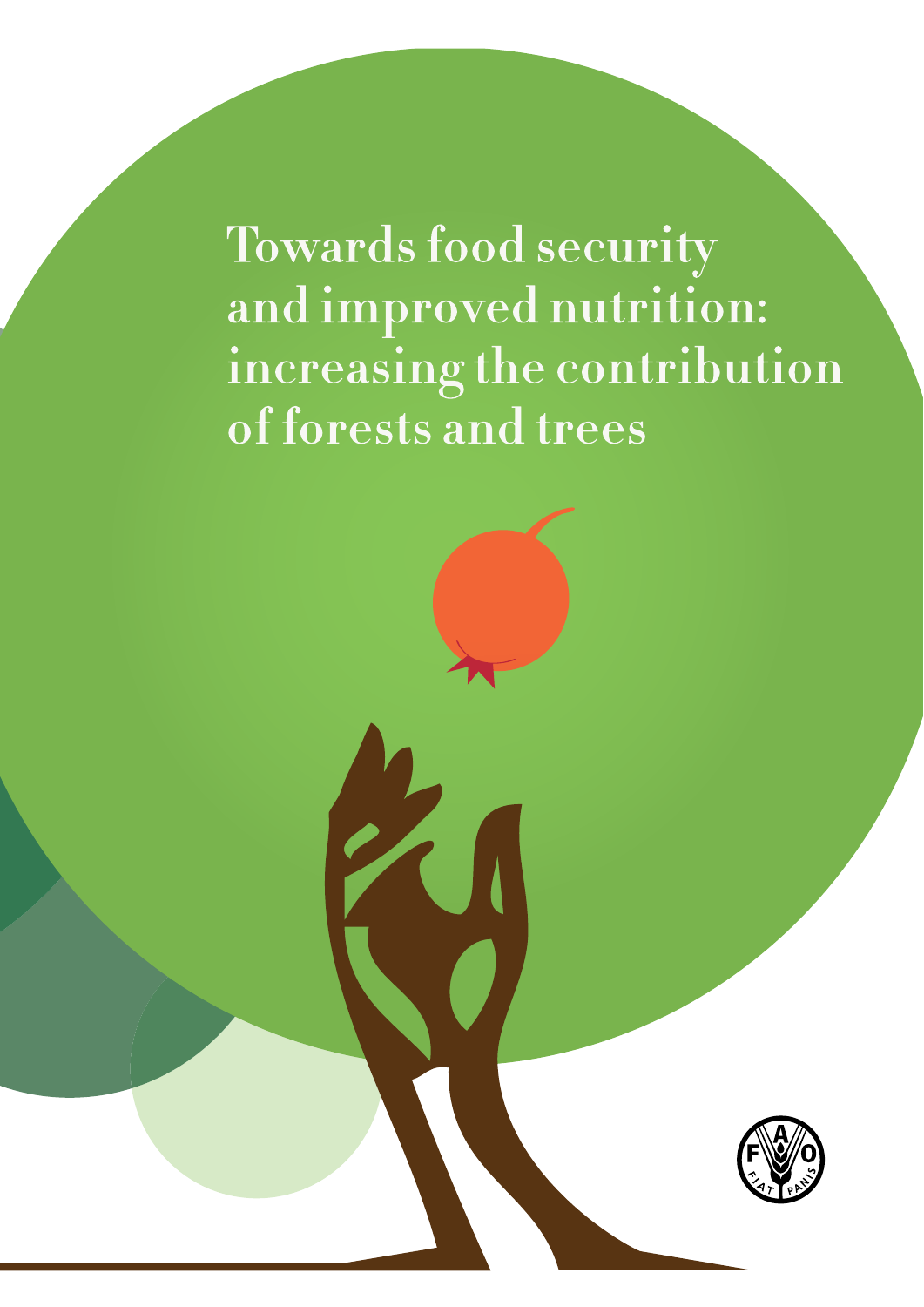# In May 2013, FAO, in partnership with

Bioversity International, the Center for International Forestry Research, the World Agroforestry Centre (ICRAF) and the World Bank, hosted the International Conference on Forests for Food Security and Nutrition. This meeting, the first of its kind, was attended by more than 400 participants, comprising experts from governments, civil-society organizations, indigenous and other local communities, donors and international organizations from more than 100 countries. This policy brief has been produced on the basis of the sharing of information and knowledge that took place during the conference, and of the summary produced at its conclusion.

The conference was sponsored by the UK's Department for International Development; Germany's Federal Ministry of Food, Agriculture and Consumer Protection; Norway's Ministry of Agriculture and Food; the United States Forest Service; ICRAF; and the World Bank.



Presentations, background information and the summary can be found at:

www.fao.org/forestry/food-security

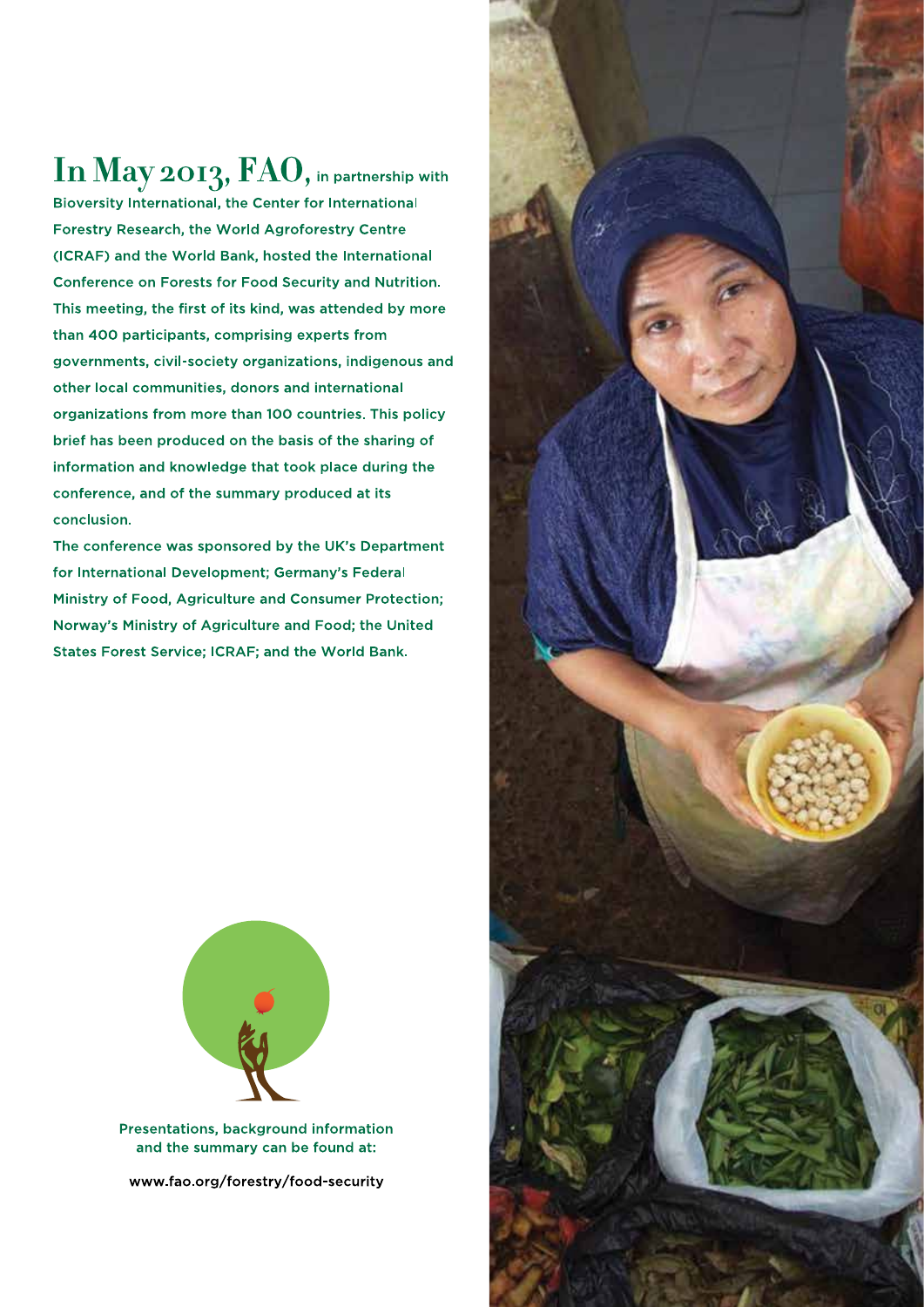

## **What policy-makers need to know and do**

## *What they need to know*

**•** An estimated 840 million people are undernourished globally, most of them – 827 million – in developing countries.

**•** Millions of people depend on food from forests and trees outside forests to increase the nutritional quality and diversity of their diets. About 2.4 billion people use woodfuel for cooking, mainly in developing countries.

**•** The harvest of food from forests is an important strategy, especially among the very poor, for coping with periods of food insecurity, such as those caused by natural disasters and war.

**•** Forests and trees outside forests are essential for agricultural production because they protect soil and water, maintain soil fertility, help regulate climate, provide habitat for wild pollinators and the predators of agricultural pests, and constitute a rich store of biodiversity of potential use in agriculture.

**•** Greater attention on forests and trees outside forests would therefore strengthen the four pillars of food security (access, availability, use and stability) while facilitating consumption of nutritionally adequate diets (in terms of quantity, variety, diversity and nutrient content).

## *What they need to do*

**•** Provide secure land and forest tenure and equitable access to resources by applying the principles outlined in the Voluntary Guidelines for the Responsible Governance of Tenure of Land, Fisheries and Forests in the Context of National Food Security.

**•** Develop mechanisms for coordination across the agricultural, forestry, livestock, fisheries, energy, mining and other relevant sectors to ensure stronger coherence of food security and nutrition interventions and better policy alignment.

**•** Promote policies that increase access by smallholders to credit, technology, extension services and insurance, as well as to markets for their forest and tree products and ecosystem services.

**•** Achieve gender equality in the formulation, implementation and evaluation of food security, nutrition and poverty alleviation policies and investment strategies.

**•** Strengthen mechanisms for the collection and timely dissemination of data on the contribution of forests and trees to food security and nutrition for use in policy making.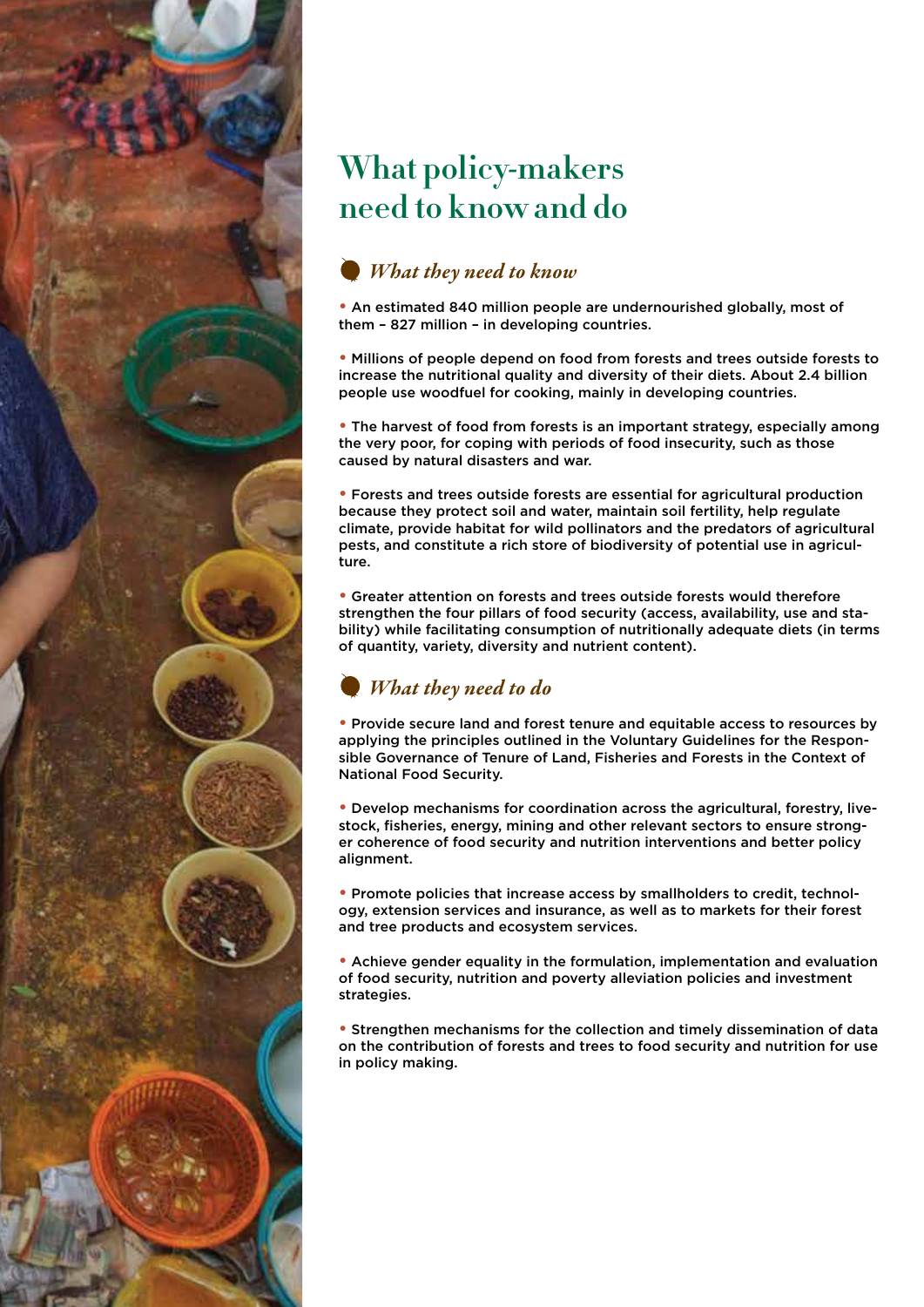

# **Towards food security and improved nutrition**

FAO's 2013 report on the state of food insecurity in the world, estimates that at least 840 million people – 12 percent of the global population – were unable to meet their dietary energy requirements in 2011/13. Thus, one in nine people worldwide has insufficient food for an active and healthy life. The vast majority of the chronically hungry – 827 million – live in developing countries, where the prevalence of undernourishment in 2011/13 is estimated at 14.3 percent.

Food security exists when all people, at all times, have physical and economic access to sufficient, safe and nutritious food that meets their dietary needs and food preferences for an active and healthy life. There are four criteria – pillars – that must be met simultaneously to realise food-security objectives: food must be physically available, economically accessible, and usable, and these three conditions must be relatively stable over time. Greater attention to forests and trees outside forests would strengthen these four pillars. To ensure good nutrition, access to an adequate quantity and quality of food must be combined with good care and feeding practices, including access to health services and a healthy environment.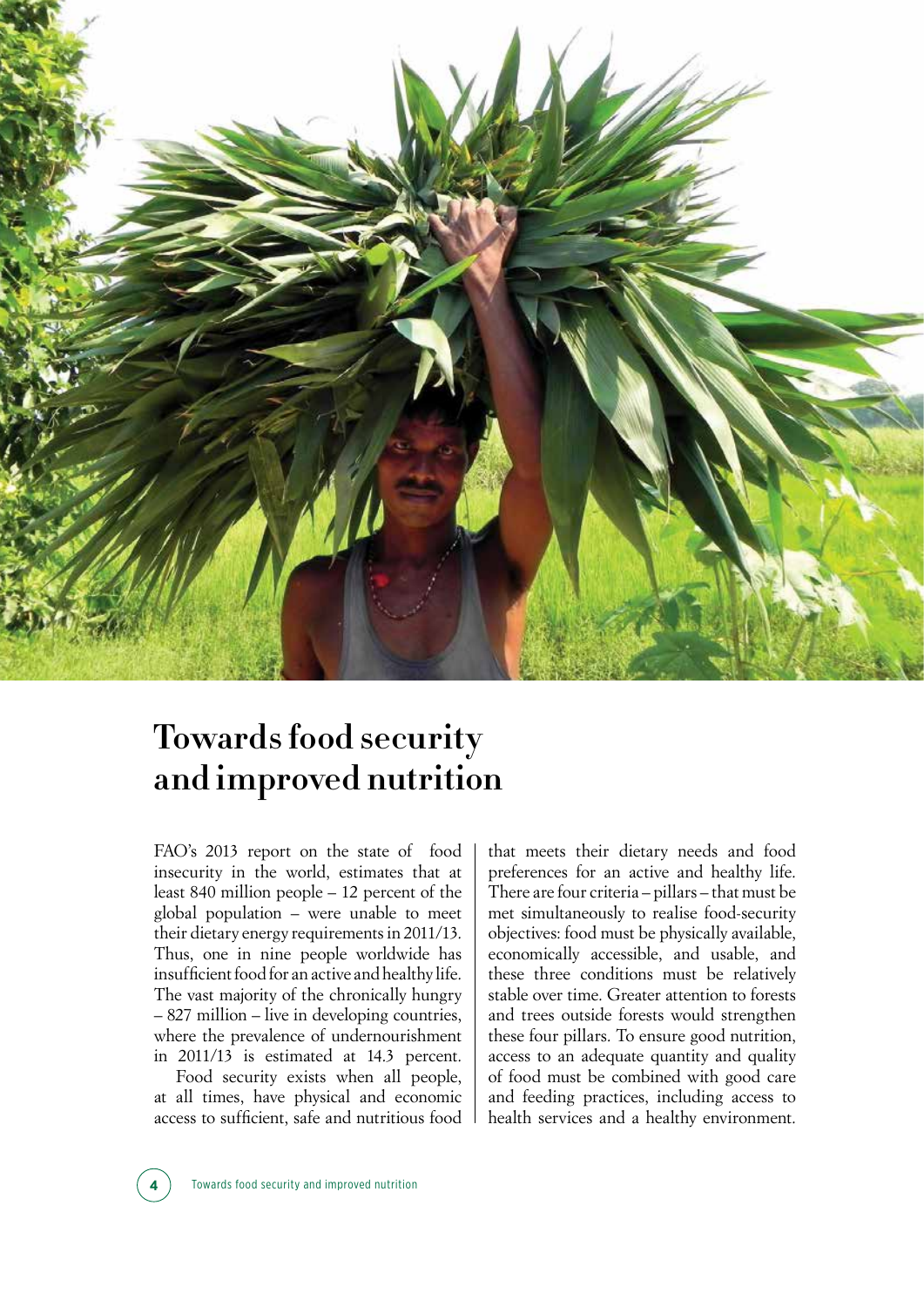#### The benefits of forests and trees outside forests

Forests occupy one-third of the Earth's land area, and about another half of the total land area has sparsely scattered trees – usually known as trees outside forests**<sup>1</sup>** . Globally, billions of people depend to varying degrees on forests and trees outside forests for their food security and nutrition – directly through the consumption and sale of foods, medicines and woodfuel derived from forests and trees outside forests, and indirectly through forestrelated employment, the provision of forest ecosystem services, and the domestication of forest-derived foods.

#### Economic, social and health benefits

Income from forests and trees on farms can increase the food security of rural households. For example, 4–5 million women in West Africa earn about 80 percent of their income from the collection, processing and marketing of nuts harvested from naturally occurring shea trees.

Foods obtained from forests and trees outside forests – in the form of leaves, seeds, nuts, honey, fruits, mushrooms, insects and wild animals – have been important in rural diets for thousands of years. Forest and tree foods often have very high nutritional value. Many forest animals are rich in readily absorbed iron, zinc and vitamin B12 as well as proteins and fat, and forests also provide diverse leafy vegetables, fruits, nuts and other plant foods important for the intake of vitamin A, iron, folate, niacin and calcium. In Burkina Faso, for example, where tree foods constitute 30 percent of rural diets, it has been reported that 100 grams of a fruit from the baobab tree contains 100 percent of a child's recommended daily allowance of iron and potassium, 92 percent of a child's recommended daily allowance of copper, and 40 percent of a child's recommended daily allowance of calcium.

The rich diversity of medicinal plants found in forests is important for the wellbeing of millions of forest-dependent people and forms the basis of many health products now produced globally. Forests and trees outside forests are important sources of fodder for livestock. Millions of people earn income – and thereby help feed their families – by growing, harvesting, processing and selling wood as a source of domestic energy. An estimated 2.4 billion people use woodfuel for preparing and preserving their food.

Forests and trees outside forests are long-term presences in landscapes and act as buffers against shocks. They provide environmental stability – for example by reducing soil erosion – and add to the capacity of people, especially the poor, to meet their nutritional needs in times of economic, political or environmental crisis.

#### Environmental benefits

Natural forests are valuable storehouses of biodiversity with huge potential for the discovery, development and improvement of new foods and medicines. There are considerable prospects for using more forest species, especially plants and insects, for large-scale food production.

The ecosystem services provided by forests and trees outside forests often underpin agricultural production and are essential for the well-being of urban and rural communities. For example, forests and trees outside forests protect water and soil resources, assist with soil development, including fertility, regulate climate, and provide habitat for wild pollinators and the predators of agricultural pests.

Forested wetlands and mangrove forests help protect coastal areas from flooding, thereby increasing the stability of food production on coastal lands. Forests also play vital roles in river-based and coastal fisheries, which are often particularly important in poor communities. Mountain forests protect valuable water catchments and therefore ensure that downstream communities and agricultural lands receive high-quality, evenly discharged water.

**<sup>1</sup>** As used in this brief, the term "trees outside forests" encompasses agroforestry systems, other trees on farms, and trees in non-forested rural and urban landscapes.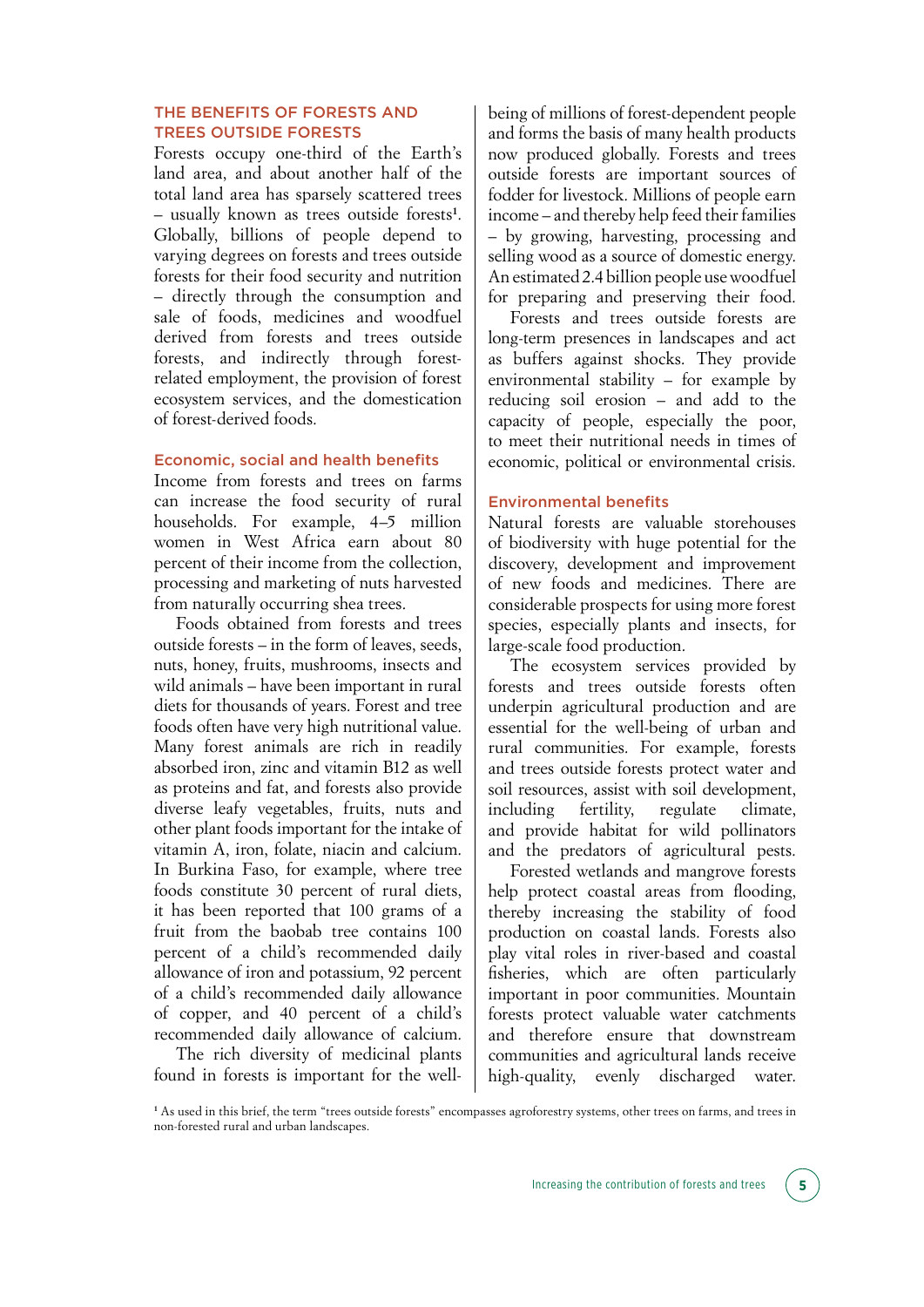

**6 Towards food security and improved nutrition in the security and improved in the security and improved in the security and improved in the security and improved in the security and improved in the security and improved** 

In its broadest sense, agroforestry is the use of trees in agriculture. It can increase food security and nutrition by producing nutritious tree foods; raising farmer incomes (e.g. through the sale of wood); providing fuel for cooking; increasing soil fertility and thereby increasing agricultural production; protecting agricultural fields from wind and water erosion; providing shelter for livestock and suitable microclimates for crops; and mitigating the impacts of climate change.

*Source:* www.fao.org/forestry/9469/en/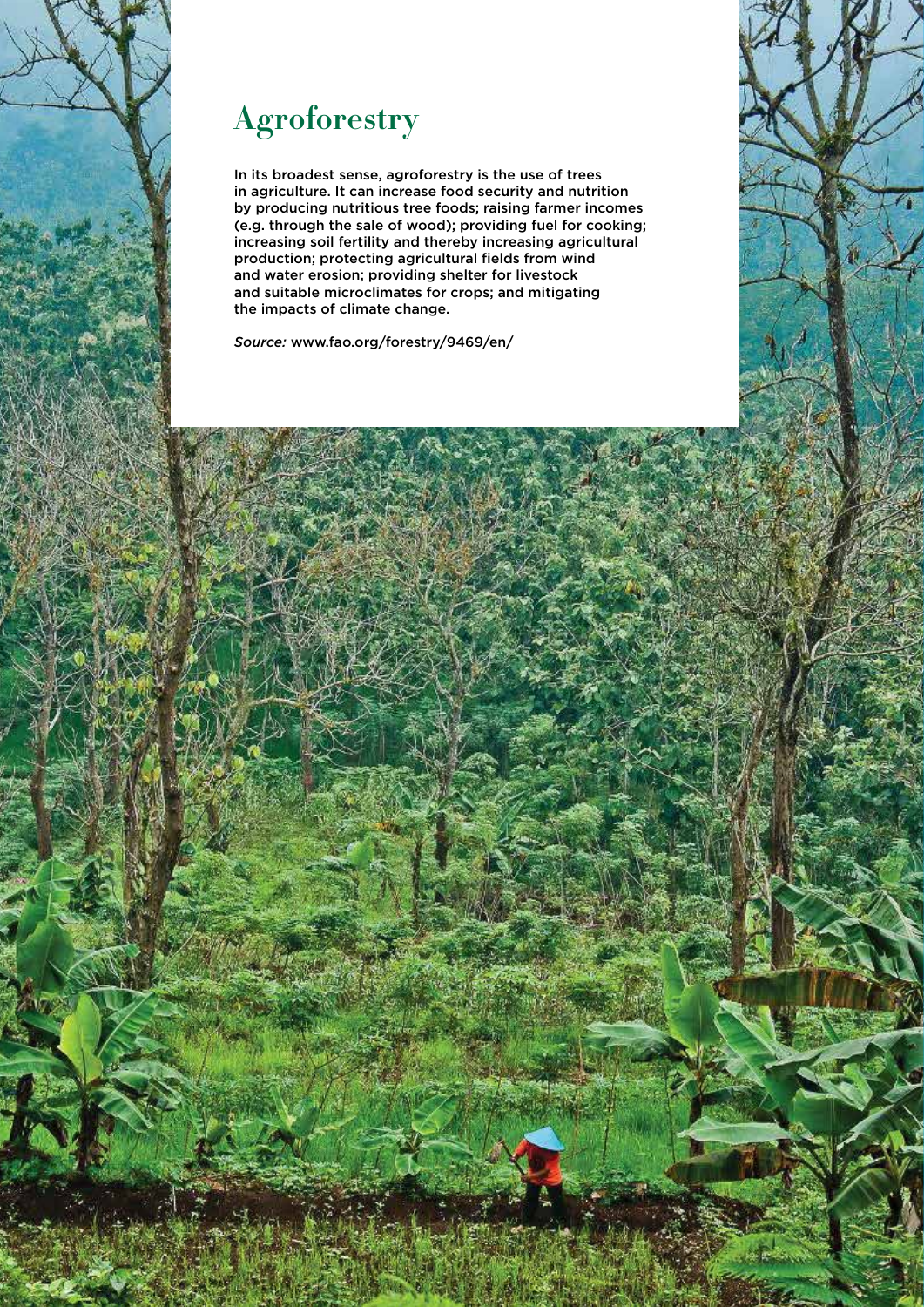## **Key constraints**

Although forests and trees outside forests are critical for global food security and nutrition, their role is still underappreciated. Five key constraints worsen the situation.

#### Insecure tenure

A lack of secure rights to land discourages farmers, especially the poor, from investing in land management and from protecting and planting local tree species that could help improve food security and nutrition. A lack of equitable and secure access to productive resources such as land, forests and trees, and a lack of clarity on who owns those resources, can lead to conflict and aggravate hunger, food insecurity and malnutrition. Secure tenure rights are particularly important for forestry and agroforestry compared with agriculture because of the relatively long period that may be required to realize benefits.

#### Lack of intersectoral coordination

A lack of coordination across various sectors and stakeholders is a cause of disjointed and duplicated policy actions that can have serious impacts on land and forest management and consequently on food security and nutrition. In Indonesia, for example, different governmental agencies use different maps when granting land-use permits. In Suriname, decisions on intersectoral coordination made at the district level can be overruled at the national level in the granting of mining, logging and agricultural concessions. The potential is high for confusion, conflict, poor land management and, ultimately, increased food insecurity.

Land-use planning and regulations often segregate agriculture and forests; in other words, they deal with one sector or the other, but not both together, leading to overlaps and inefficiencies. Poor land

management associated with unsustainable forest harvesting, mining and agriculture can impoverish both land and communities. Land and forest degradation leads to food insecurity and malnutrition.

#### Inadequate services for smallholders

Many smallholder farmers and forestdwellers find it difficult to obtain the information, technology, finance, market access and other resources they need to improve their land management and build successful enterprises with which to achieve food security and adequate nutrition. Local institutions often lack the capacity to support the management and control of forests and trees outside forests, and the marketing of goods and ecosystem services, by smallholders. National and subnational institutions, policies and programmes rarely offer smallholders and other local people a genuine role in decision-making.

#### The gender gap

Women and men tend to have differing tasks and responsibilities in the production and provision of food. Many women spend a large amount of time collecting – and have a great deal of knowledge about – forest and tree foods and woodfuel, while men seldom have responsibility for collecting and using natural resources for household use.

Women face gender-specific constraints that cut their productivity and limit their income-earning potential. For example, there are gender gaps in access to land, credit, technology, employment and markets for forest products. Even though they are often primary forest users, women usually participate much less than men in forest management and policy decisions. Cultural, socio-economic and institutional factors have contributed to gender inequality in the forestry sector. They range from the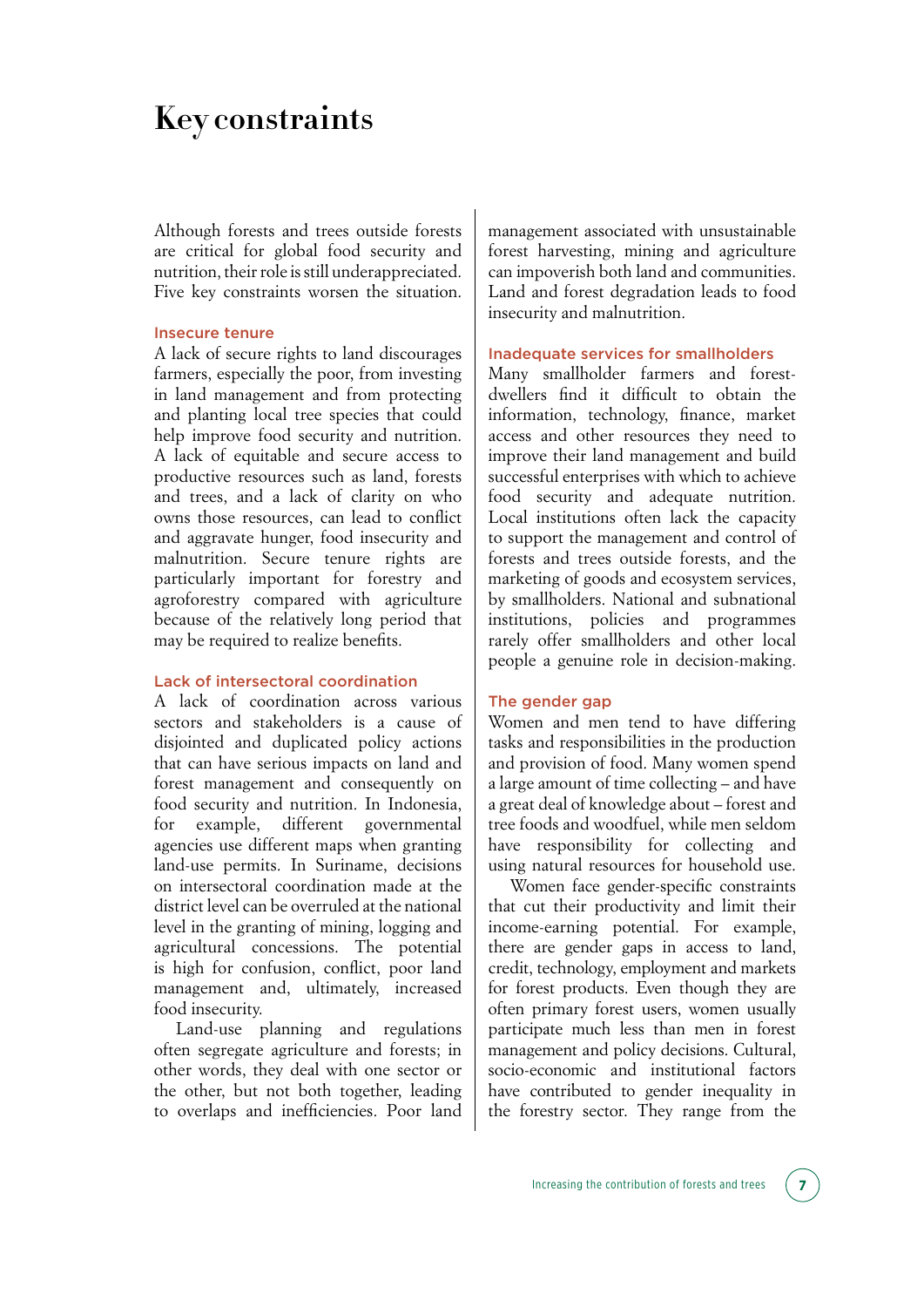social perceptions of women's roles and the time women have to spend on domestic responsibilities and childcare to disparities in literacy, education, physical abilities, technical skills and access to training and extension services.

#### Lack of data, and limited use of existing knowledge

There is a lack of data on the role of forests and trees outside forests in food security and nutrition; for example, the nutritional value of many forest foods is poorly documented. On the other hand, indigenous people and other local communities know a great deal about forest foods and the management of food-producing species, but this knowledge is usually ignored in land-use strategies and management plans.

Data on the contribution of forests and trees outside forests to national economies and employment are often lacking or unreliable. For example, small-scale forest enterprises are usually underrepresented in survey samples, even though nationally they may employ many thousands of people; data on the production and consumption of woodfuel and other forest products are often underestimated because many such products are collected for household use or sold informally; and specific data on trees on farms are rarely collected.

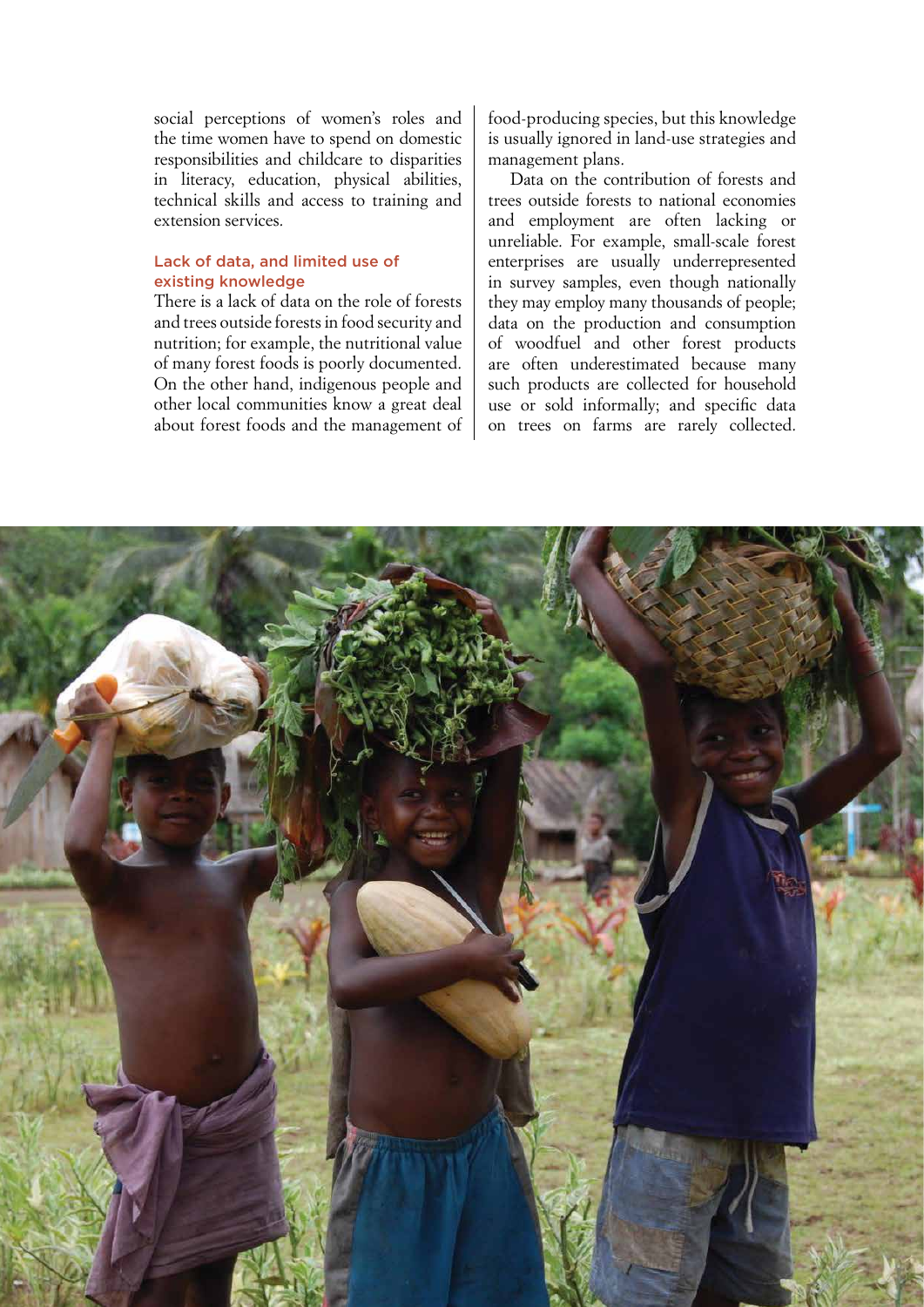## **Policy recommendations**

Provide secure land and forest tenure and equitable access to resources *by applying the principles outlined in the Voluntary Guidelines for the Responsible Governance of Tenure of Land, Fisheries and Forests in the Context of National Food Security.*

The livelihoods of many rural poor are based on secure and equitable access to and control over land and forest resources. These resources are crucial for food security and nutrition and are important in a range of social, cultural and religious practices.

#### Options for policy action

Recognize, respect and protect the rights of indigenous people and other local communities in the use and management of forests and trees outside forests.

Engage vulnerable groups, such as indigenous people, local communities, women, youth and disadvantaged men, in the development of tenure and governance frameworks.

Safeguard rights by monitoring the application of the principles outlined in the Voluntary Guidelines for the Responsible Governance of Tenure of Land, Fisheries and Forests in the Context of National Food Security.

#### Tree tenure leads to re-greening

Since 1985, farmer-managed natural regeneration has been encouraged in Niger by, among other things, a policy shift that awarded tree tenure to farmers; it has led to the "re-greening" of approximately 5 million hectares. Farmer-managed natural regeneration in the Sahel has led to improvements in sorghum and millet yields, and positive relationships have been observed with dietary diversity and household income.

*Source:* Dawson, I., Place, F., Torqueblau, E., Malézieux, E., Iiyama, M., Sileshi, G., Kehlenbeck, K., Masters, E., McMullin, S. & Jamnadass, R. 2013. *Agroforestry, food and nutritional security.* Background paper for the International Conference on Forests for Food Security and Nutrition, 13–15 May 2013.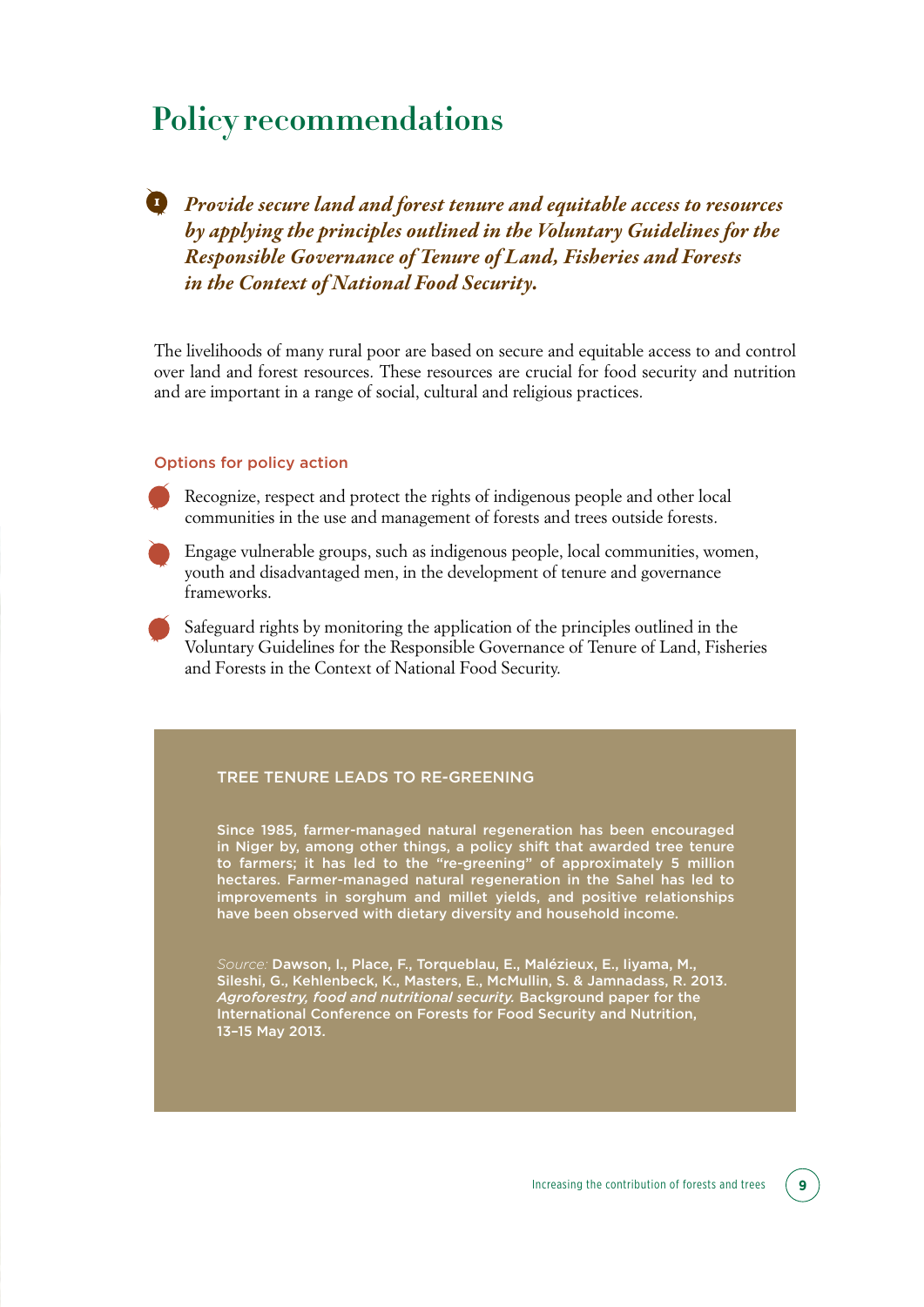

The coordination of sectors and multiple stakeholders important in delivering food security and nutrition goals is needed to ensure efficiency, coherence and the more effective realization of national food-security and nutritional goals.

#### Options for policy action

Encourage intersectoral partnerships and landscape-scale approaches to the sustainable use of forests and trees outside forests as a means of ensuring food security and nutrition.

Support the inclusion of the forestry sector in the formulation and implementation of policies for food security and nutrition, poverty alleviation and rural development.

#### Intersectoral landscape approaches

Some countries are incorporating intersectoral landscape strategies as central parts of national development policies. In Albania, a project that integrates forest, pasture and agriculture management is showing that with the strong involvement of local communities, entire landscapes can recover, with dramatic results. Improved forest governance, local management, small-scale investments and managed grazing measures have halted unsustainable land use, thereby reducing carbon emissions and protecting key watersheds. Incomes from forestry and agriculture have increased by 50 percent in targeted microcatchment areas.

*Source:* Dewees, P. 2013. *Bouncing back: forests, trees and resilient households.* Background paper for the International Conference on Forests for Food Security and Nutrition, 13–15 May 2013.

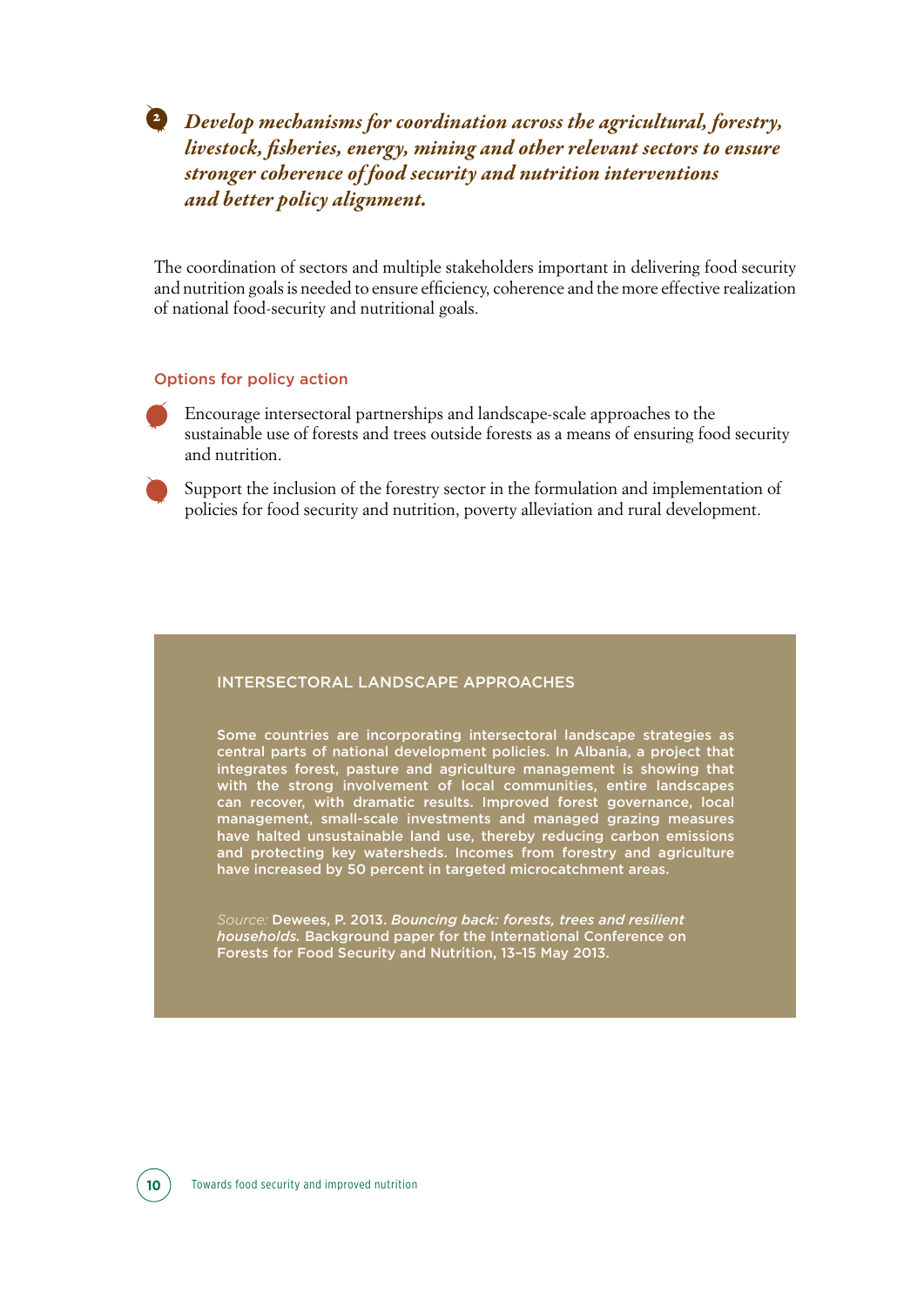### <sup>3</sup> Promote policies that increase access by smallholders to credit, *technology, extension services and insurance, as well as to markets for their forest and tree products and ecosystem services.*

Smallholder-targeted policies can help ensure that rural communities are able to fully tap the potential of forests and trees outside forests to improve their food security and nutrition.

#### Options for policy action

Create policies that support the development of:

- o entrepreneurial, financial and planning skills among small‐scale producers to encourage their participation in, and maximize the earnings they receive from, agroforestry, tree‐growing, non-wood forest products, wood processing and the provision of ecosystem services;
- o producer associations that can assist small-scale operators to gain access to markets and receive equitable benefits from forests, including through local added-value, fair trade and certification;
- o markets for forest ecosystem services, such as the downstream provision of clean drinking water, and other innovative financing mechanisms to support the role of forests and trees outside forests in food security and nutrition.

#### Supporting small and medium-sized enterprises

Investments that support smallholder agroforestry ventures in marketing their products are yielding encouraging results for both investors and producers. Microloans to small and medium-sized forest enterprises have been shown to lead to rises in family incomes in rural areas and to increases in health, nutrition and quality of life, especially when such microloans are made to women. In many cases, producer associations designed to meet the needs of smallholders and marginalized and excluded people have had a significant impact on improving livelihoods.

*Source:* International Conference on Forests for Food Security and Nutrition, 13–15 May 2013.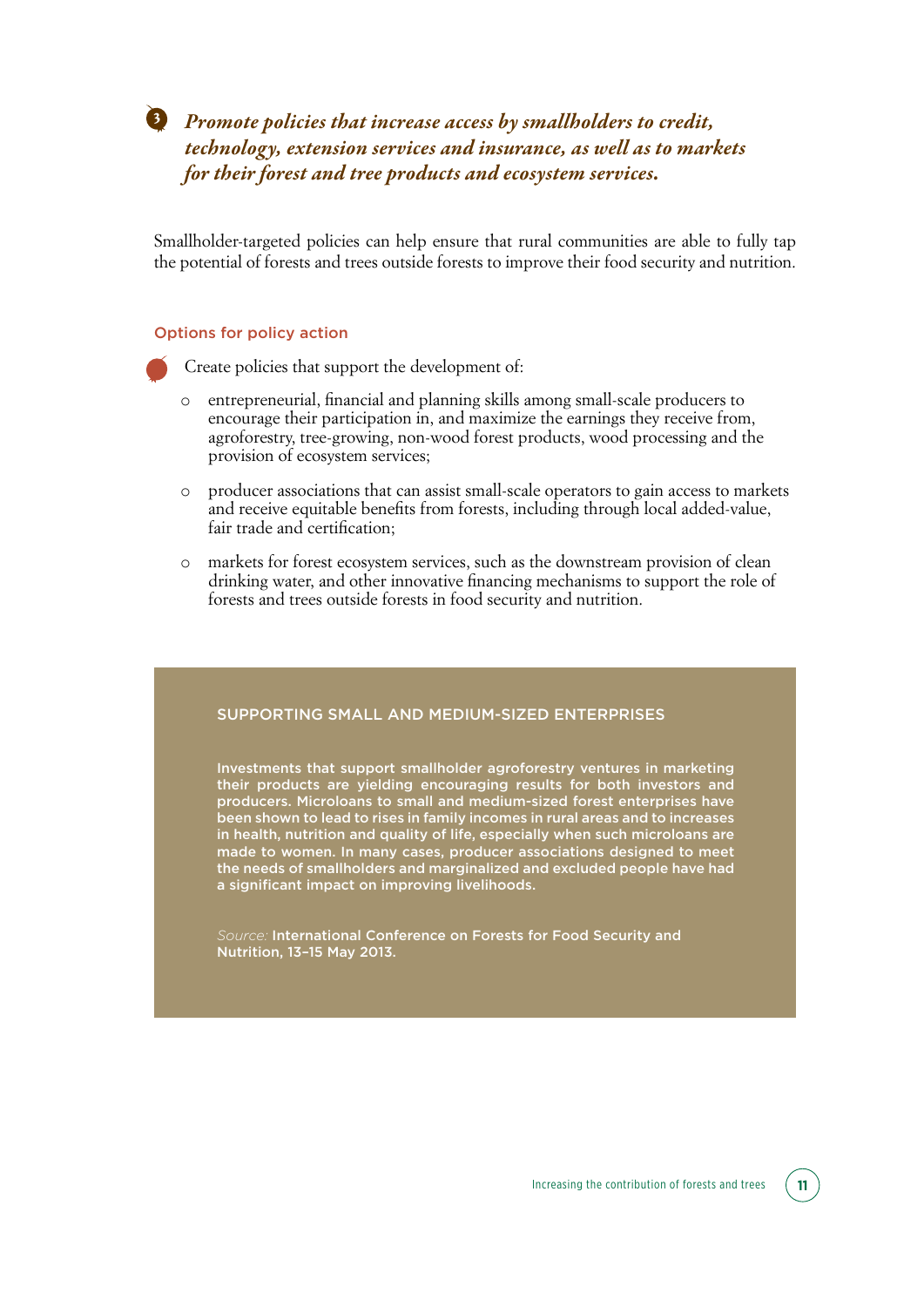### *Achieve gender equality in the formulation, implementation*  4 *and evaluation of food-security, nutrition and poverty-alleviation policies and investment strategies.*

Women and men have particular knowledge, skills and socio-economic roles that can help improve food security if they have equal opportunity to participate in forest-related decisionmaking and benefit-sharing.

#### Options for policy action

Review and revise relevant policies and laws to ensure women's and men's equal access to forest resources, including land ownership and inheritance, access to education, credit services, technology and employment opportunities and active participation in decision-making processes.

Support the development of methodologies and improved coordination for the collection of gender-disaggregated data in forestry and natural resource management to inform food security and nutrition policy and programme design, implementation, monitoring and evaluation.

Promote and implement awareness-raising and advocacy programmes and strategies on gender equality in natural resource management.

#### Helping rural women to organize in India

Gum karaya is a vegetable gum produced as an exudate by trees of the genus Sterculia. In Gujarat, India, thousands of very poor women rely on gum collection for their incomes, but most do not have collection licences and are forced to sell to local licensed contractors at very low prices. An intervention by the Self Employed Women's Association, a women's union, helped female gum collectors organize into groups. These groups secured collection licences for their members and were able to negotiate higher selling prices with the Gujarat State Forest Development Corporation. Eventually, the women also won the right to sell on the open market, where prices are higher.

*Source:* Estruch, E. & Rapone, C. 2013. *Forests, food security and gender: linkages, disparities and priorities for action.* Background paper for the International Conference on Forests for Food Security and Nutrition, 13–15 May 2013.

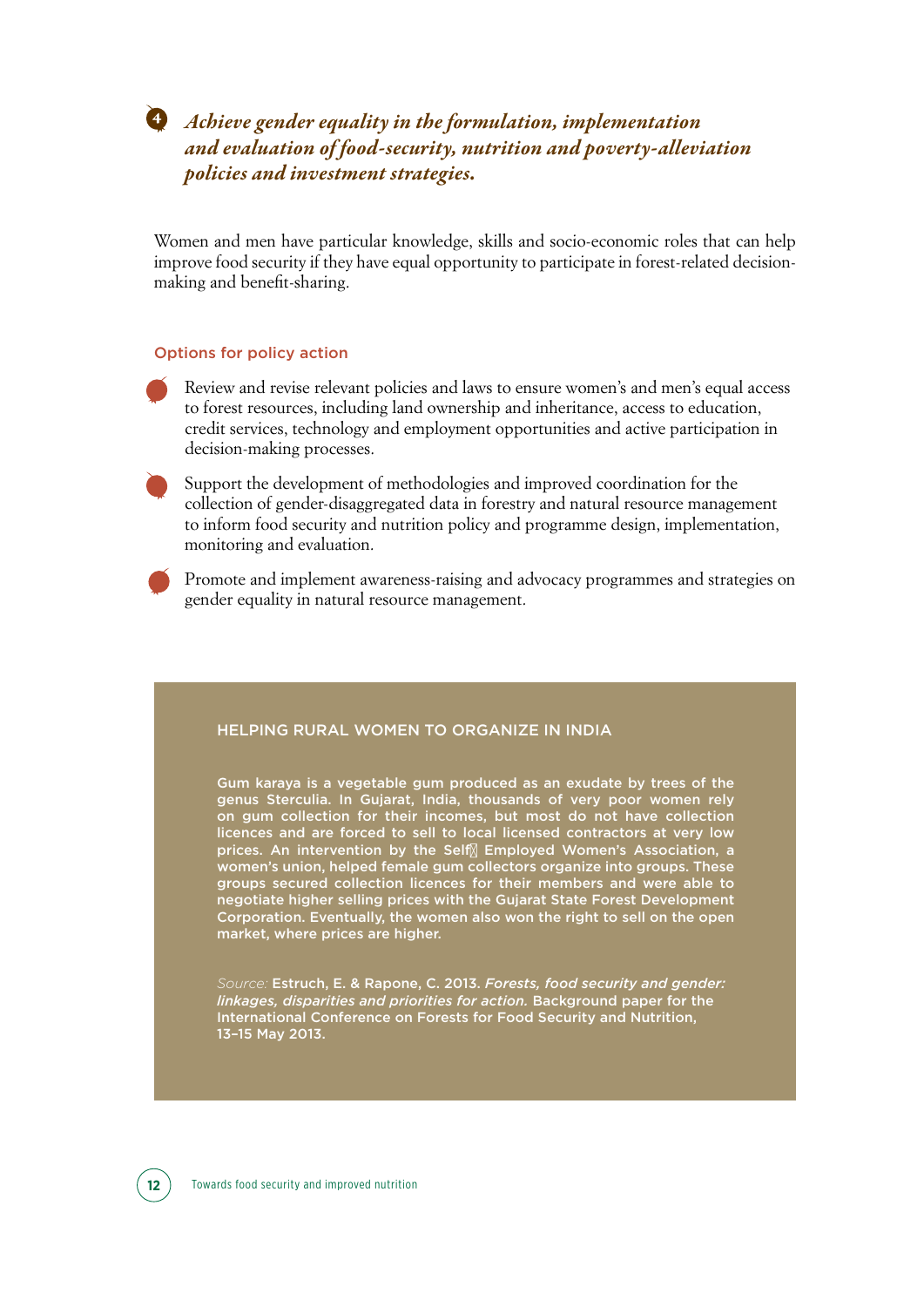### *Strengthen mechanisms for the collection and timely dissemination*  5 *of data on the contribution of forests and trees to food security and nutrition for use in policy-making.*

Improving the quality and availability of data is a prerequisite for improving decision-making to support the role of forests and trees outside forests in food security and nutrition.

#### Options for policy action

Develop policies that support:

- o greater collaboration between institutions, internationally and nationally, to improve data collection for, reporting on, and the monitoring of, non-wood forest products, ecosystem services, wildlife and other forest-related aspects of food security and nutrition;
- o the development of national-level indicators of food security and nutrition that incorporate forests and trees outside forests;
- o participatory research on the sustainable use of wild forest plant species, as well as insects and other animals, to increase the sustainability of food production and nutrition.

#### Participatory tree domestication in Cameroon

In the last decade, a participatory approach to the domestication of trees has emerged in Cameroon as a collaborative effort between scientists and farmers. The approach combines scientific advances in knowledge with local communities' experiences to bring a range of valuable indigenous fruit tree species into cultivation. It has had significant impacts. More fruits have been observed in farmers' diets for approximately 50 percent of adopters, and farm cropping systems have become more diverse. Smallholder incomes have increased from the sales of fruits and fruittree nursery stock (for planting by other farmers), and there has been a reduction in human migration from rural to urban areas because young people see that there is now a viable future in agroforestry.

*Source:* Dawson, I., Place, F., Torqueblau, E., Malézieux, E., Iiyama, M., Sileshi, G., Kehlenbeck, K., Masters, E., McMullin, S. & Jamnadass, R. 2013. *Agroforestry, food and nutritional security*. Background paper for the International Conference on Forests for Food Security and Nutrition, 13–15 May 2013.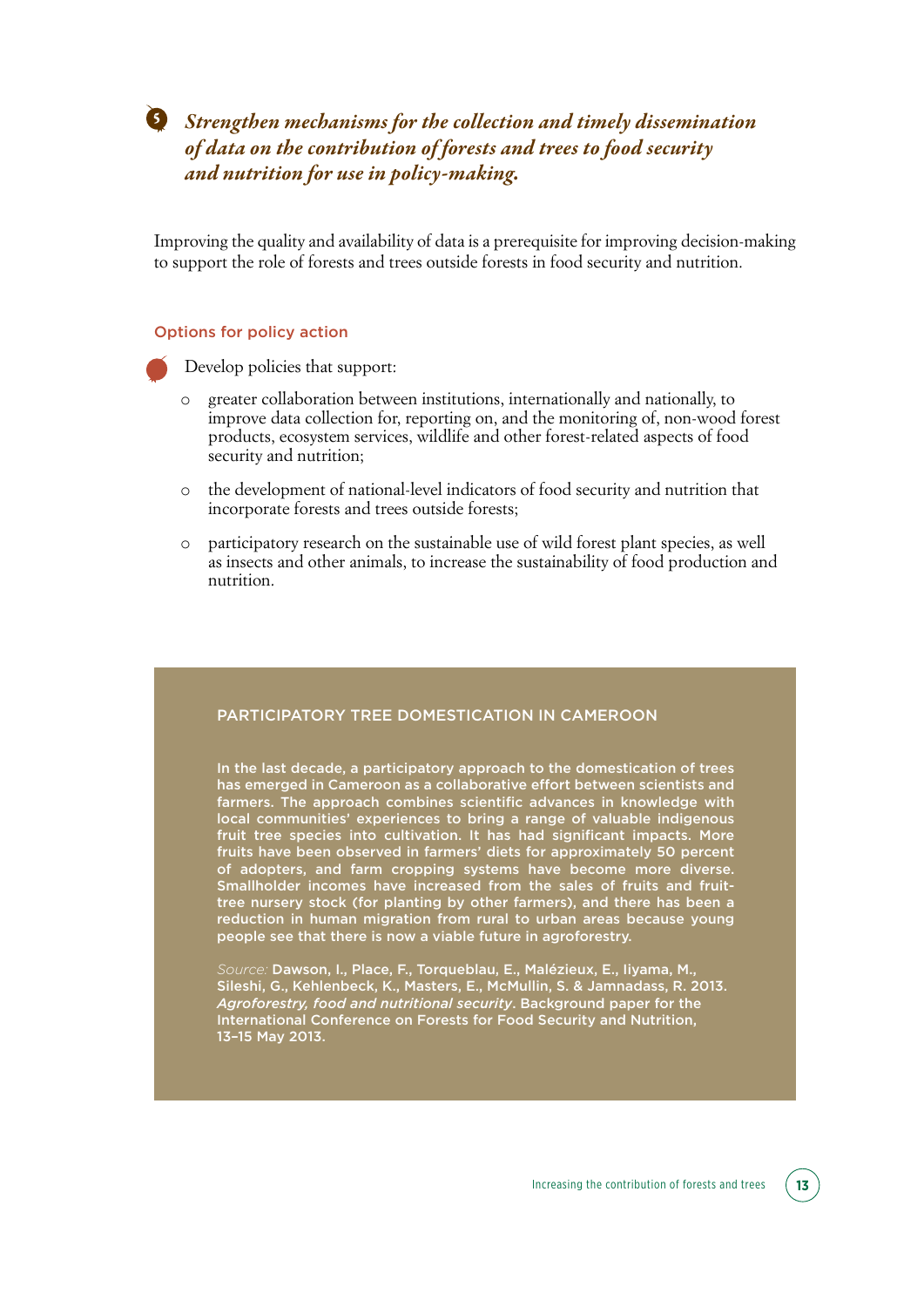*Photo credits:* Abhay Gandhe Wawan Wahjudianto Henry Scheyvens Mike Goldwater/TREEAID

*Design and layout:* Gabriele Marcelli/FAO



The designations employed and the presentation of material in this information product do not imply the expression of any opinion whatsoever on the part of the Food and Agriculture Organization of the United Nations (FAO) concerning the legal or development status of any country, territory, city or area or of its authorities, or concerning the delimitation of its frontiers or boundaries. The mention of specific companies or products of manufacturers, whether or not these have been patented, does not imply that these have been endorsed or recommended by FAO in preference to others of a similar nature that are not mentioned.

The views expressed in this information product are those of the author(s) and do not necessarily reflect the views or policies of FAO.

#### © FAO, 2013

 FAO encourages the use, reproduction and dissemination of material in this information product. Except where otherwise indicated, material may be copied, downloaded and printed for private study, research and teaching purposes, or for use in non-commercial products or services, provided that appropriate acknowledgement of FAO as the source and copyright holder is given and that FAO's endorsement of users' views, products or services is not implied in any way.

All requests for translation and adaptation rights, and for resale and other commercial use rights should be made via www.fao.org/ contact-us/licence-request or addressed to copyright@fao.org.

FAO information products are available on the FAO website (www.fao.org/publications) and can be purchased through publications-sales@fao.org.



*This policy brief is printed on Crush Paper, the new eco-friendly range of papers made from by-products of fruits and nuts.* 

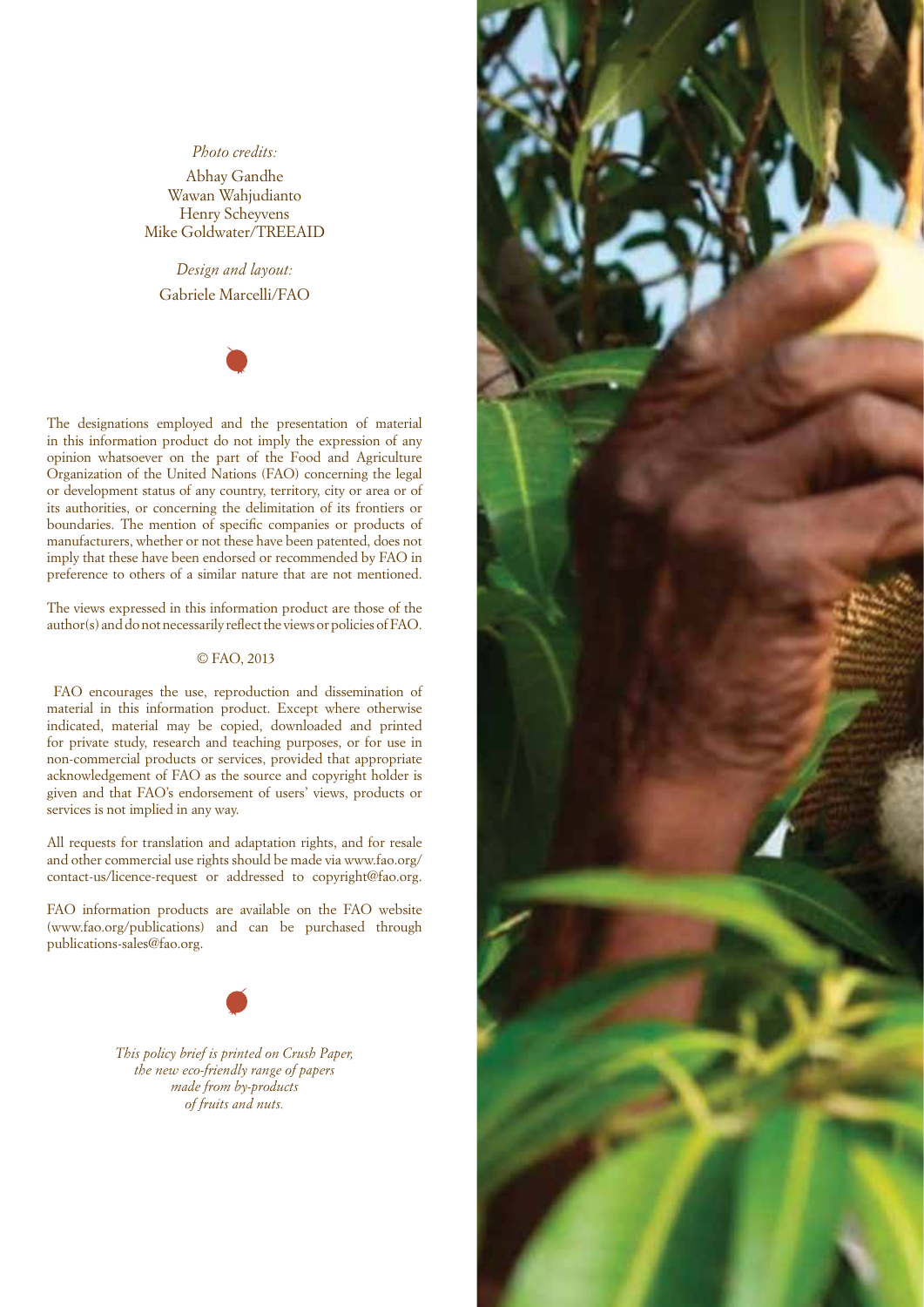